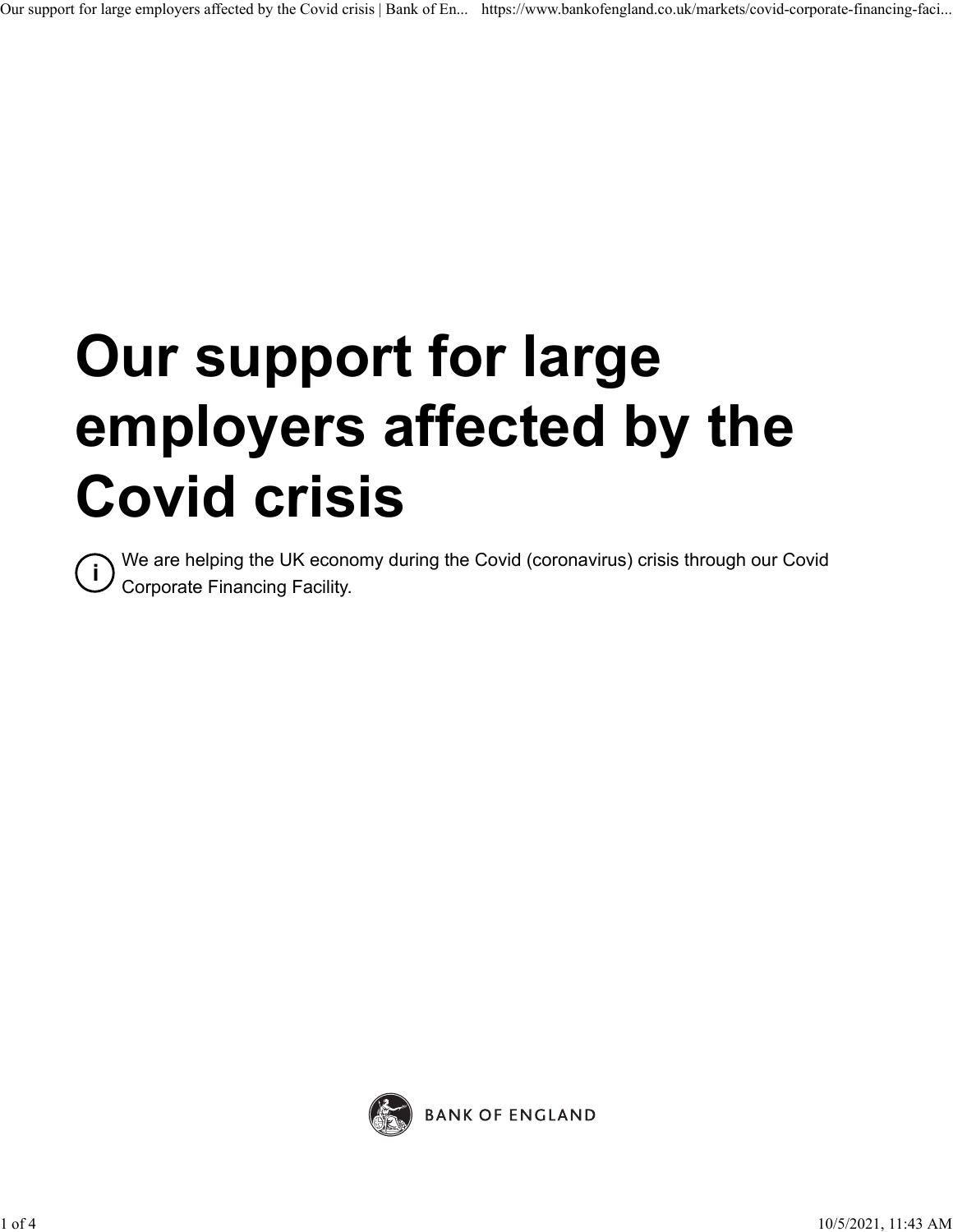Together with HM Treasury, we have put in place a package of measures that will help keep companies in business and people in jobs. This action will help prevent Covid from causing long-lasting economic harm.

One of those measures is the Covid Corporate Financing Facility (CCFF). It offers funding to large employers who would normally raise funds through the financial markets.

Our support is helping these companies to keep paying wages and their suppliers, even if they have serious cash flow problems.

## **Who are we offering support to?**

Since the scheme was launched in March 2020, we have offered support to over 200 eligible companies through the Covid Corporate Financing Facility.

These companies are responsible for almost 2.5 million jobs in the UK.

To be eligible, companies must be large employers in the UK or play an important role in our economy. They also need to have been in sound financial health before the Covid shock. Financial companies and public authorities are not able to apply.

We are offering support to all other sectors of the UK economy. Companies in the industrial and transport sector are the largest users of the CCFF, followed by the consumer cyclical sector (e.g. automotive and retail).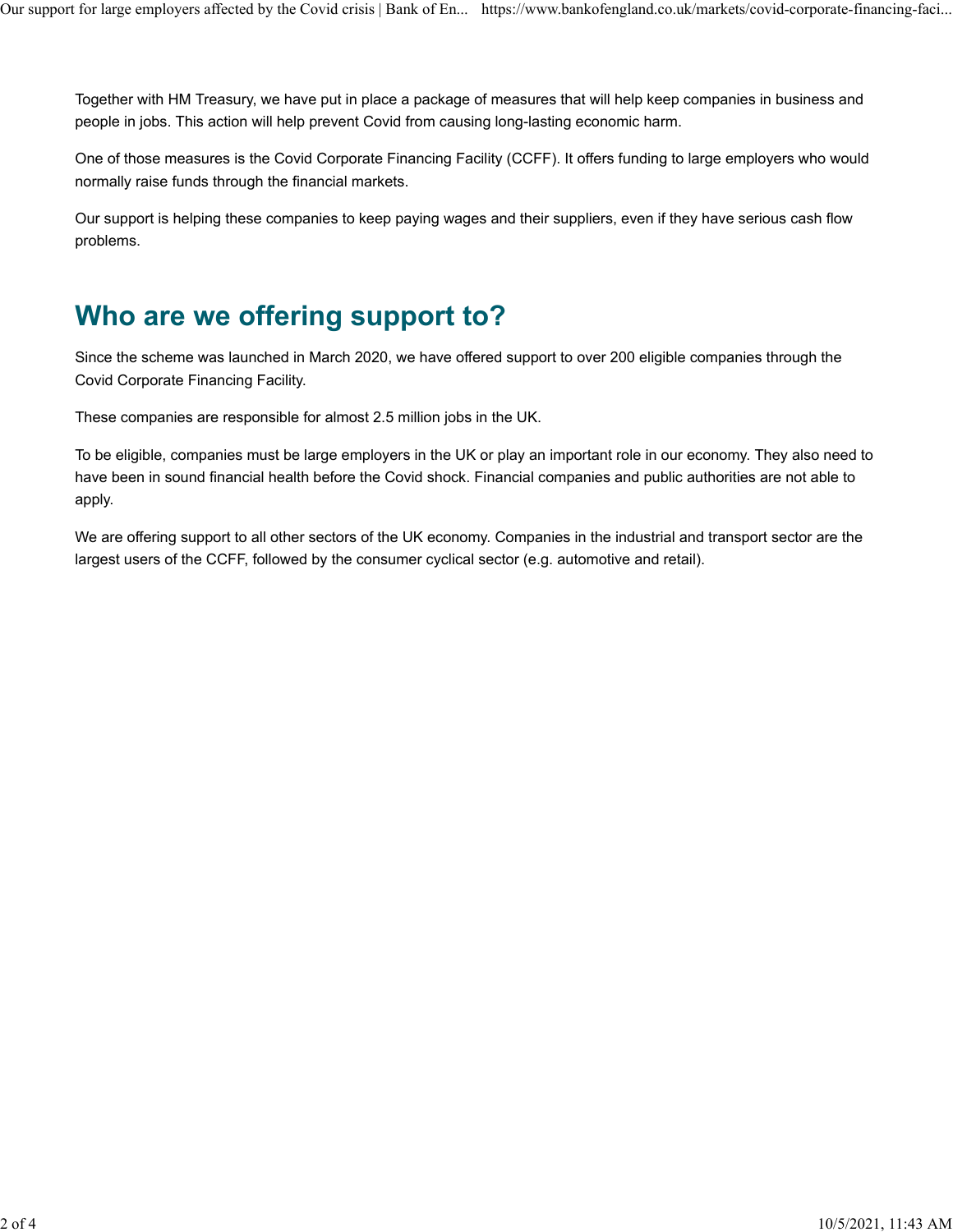### The industrial and transport sector have used the CCFF the most

Amount borrowed ( issued)

| Industrial & Transport                                                      |
|-----------------------------------------------------------------------------|
| £5045m                                                                      |
| Consumer, Cyclical (e.g. automotive, retail)                                |
| £3725m                                                                      |
| Property & Finance<br>£1465m                                                |
| Consumer, Non-cyclical (e.g. biotech & pharma, consumer products)<br>£1045m |
| Energy<br>£825m                                                             |
| £1000m<br>£2000m<br>£3000m<br>£4000m<br>£5000m<br>£6000m<br>£0m<br>£7000    |
| Casta baseannad theanach tha CCEE                                           |

### **How much are we lending?**

We continue to stand ready to offer around £85 billion of loans to eligible businesses.

By January 2021, we had around £12 billion pounds of loans outstanding to a total of 50 companies.